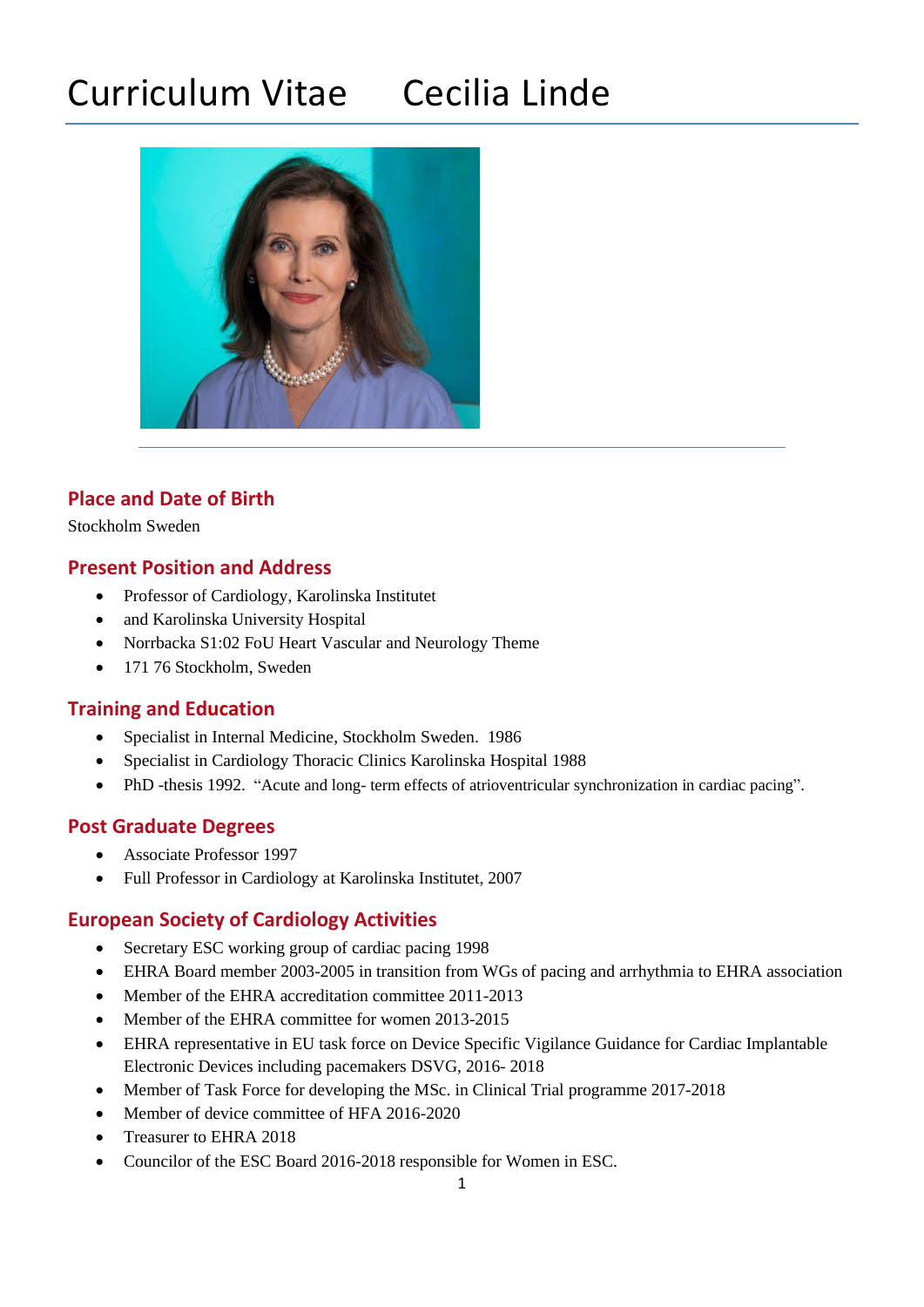• Vice President of ESC 2018-2020 responsible for Working -groups, Councils, Membership, Women in ESC and the Young

# **Guidelines/Congress/Education**

## *ESC Guidelines*

2005 Guidelines [for the diagnosis and treatment of chronic heart failure: executive summary \(update 2005\): The](https://www-ncbi-nlm-nih-gov.proxy.kib.ki.se/pubmed/15901669)  [Task Force for the Diagnosis and Treatment of Chronic Heart Failure of the European Society of Cardiology.](https://www-ncbi-nlm-nih-gov.proxy.kib.ki.se/pubmed/15901669)

2007 Guidelines for cardiac pacing and cardiac resynchronization therapy: The Task Force for Cardiac Pacing and Cardiac Resynchronization Therapy of the European Society of Cardiology. Developed in collaboration with the EHRA

2010 Focused Update of ESC Guidelines on device therapy in heart failure: an update of the 2008 ESC Guidelines for the diagnosis and treatment of acute and chronic heart failure and the 2007 ESC Guidelines for cardiac and resynchronization therapy. Developed with the special contribution of the Heart Failure Association and the European Heart Rhythm Association.

2013 ESC Guidelines on cardiac pacing and cardiac resynchronization therapy: the Task Force on cardiac pacing and resynchronization therapy of the European Society of Cardiology (ESC). Developed in collaboration with the European Heart Rhythm Association (EHRA)

2016 ESC Guidelines for the Diagnosis and Treatment of Acute and Chronic Heart Failure

2019 ESC Guidelines on diabetes, pre-diabetes, and cardiovascular diseases developed in collaboration with the EASD as document reviewer.

2021 ESC guidelines on cardiac pacing and cardiac resynchronization therapy. Reviewer coordinator.

## *Consensus documents and position papers*

2012 EHRA/HRS expert consensus statement on cardiac resynchronization therapy in heart failure: implantation and follow-up, recommendations and management.'

2015. Chronic kidney disease in patients with cardiac rhythm disturbances or implantable electrical devices: Clinical significance and implications for decision making-a position paper of the European Heart Rhythm Association endorsed by the Heart Rhythm Society and the Asia Pacific Heart Rhythm Society

2016 European Heart Rhythm Association/Heart Failure Association joint consensus document on arrhythmia in heart failure, endorsed by the Heart Rhythm Society and the Asia Pacific Heart Rhythm Society

2018 Sex differences in cardiac arrhythmia: a consensus document of the European Heart Rhythm Association, endorsed by the Heart Rhythm Society and Asia Pacific Heart Rhythm Society

## *Congresses*

CPC member of the ESC Congress programme committee 2006- 2007, 2015 -2016. CPC topic chair for arrhythmia of the ESC Congress programme committee 2018-2020 Highlight session presenter at ESC Congress for Arrhythmia 2007, 2008, 2015 and 2016 Scientific program committee chair for Europace /Cardiostim 2014, 2015

## *Education*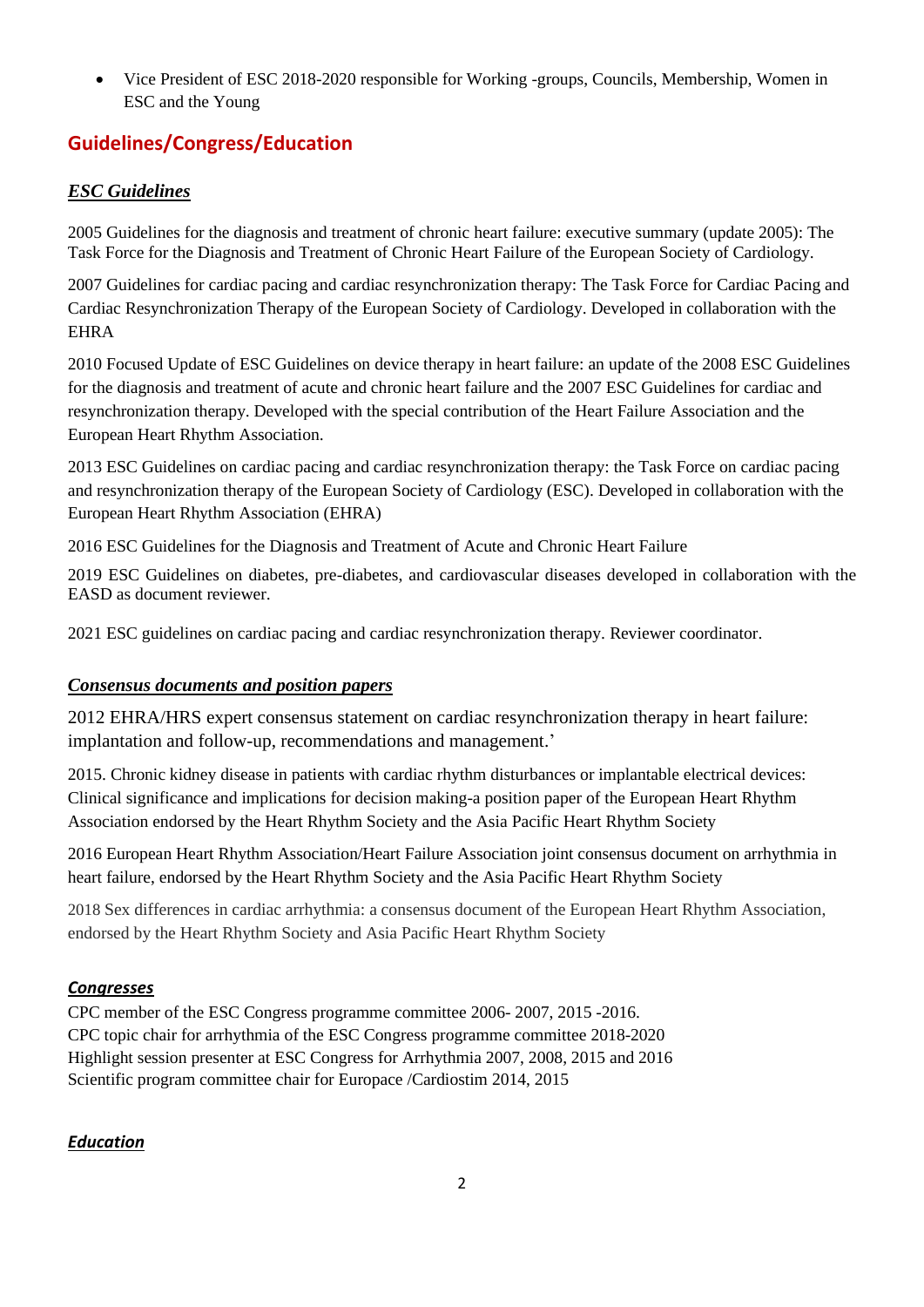I was the initiator and Director of the first EHRA exam in cardiac pacing. First exams were in Prague 2005, Barcelona in 2006 and Lisbon in 2007.

Member of the EHRA accreditation committee between the years 2011-2013.

# **Research**

#### *International Scientific Committee Participation*

- Co PI of the MUSTIC trial the first international multicenter RCT on CRT in heart failure
- PI of the REVERSE study the first international multicenter on CRT in mild to moderate heart failure
- PI for the MIRACLE EF study on CRT in moderately low LVEF
- Steering committee of the EHRA/HFA initiated CRT Survey I 2008
- National PI of ARTESiA study 2015-ongoing
- Co PI of the KaREN study on epidemiology of heart failure with preserved LVEF.
- PI of the Stockholm PREFERS study programs 2016- ongoing
- Co PI of the EHRA /HFA initiated CRT Survey II 2018
- Member of Heart Rhythm Society (HRS) research committee 2016-2018
- Chair of DSMB of the BÍOPACE study
- Member of DSMB CHART study
- Member of the DSMB of the ABC trial 2018-ongoing

#### *Editorial Boards*

- PACE now merged with Journal of Cardiac Electrophysiology (*JCE*)
- Europace
- Cardiac Failure
- Current Cardiovascular risk reports
- Executive Editor for heart failure for European Heart Journal 2020- ongoing

## **Fellowships / Honors**

- FESC 1996
- Doctor Honoris Causa University of Rennes, France 2017

## **Honorary Memberships**

| $\bullet$ | <b>French Cardiac Society</b>          | 2010 |
|-----------|----------------------------------------|------|
| $\bullet$ | <b>Hungarian Society of Cardiology</b> | 2018 |

## **Major Publications**

Cazeau S, **Linde C** et al. Clinical effects of multisite biventricular stimulation in heart failure patients without conventional indication for cardiac pacing. New Engl J Med 2001;334: 873-880.

**Linde CM** et al. Long-term effects of Cardiac resynchronization reverses remodeling in asymptomatic and mildly symptomatic heart failure patients. 5-year results from the REsynchronization reverses Remodeling in Systolic left vEntricular dysfunction (REVERSE) study. Eur Heart J 2013; 33:2592-2599

**Linde CM** et al. Impact of cardiac resynchronization therapy in mild left ventricular systolic dysfunction. Results from the REVERSE study. Circulation Heart Failure 2013;6:1180-1189.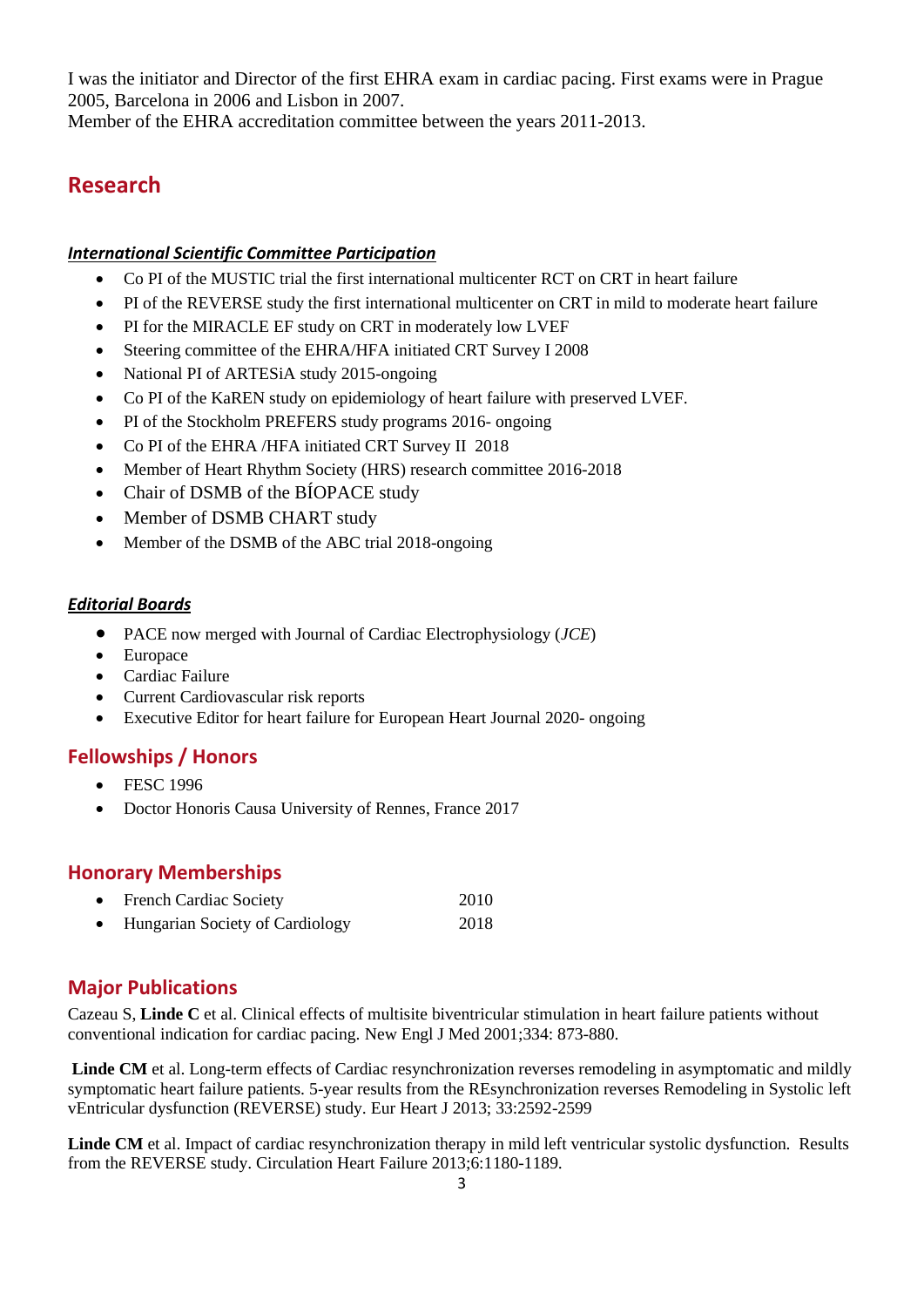Cleland JG, Abraham WT, **Linde C**, et al. An individual patient meta-analysis of five randomized trials assessing the effects of cardiac resynchronization therapy on morbidity and mortality in patients with symptomatic heart failure. Eur Heart J 2013; 46:3547-56.

**Linde CM**, et al. Long-term effects of Cardiac resynchronization reverses remodeling in asymptomatic and mildly symptomatic heart failure patients. 5-year results from the REsynchronization reverses Remodeling in Systolic left vEntricular dysfunction (REVERSE) study. Eur Heart J 2013; 33:2592-2599

St John Sutton M, **Linde C,** et al. Left Ventricular Architecture, Long-term Reverse Remodeling, and Clinical Outcome in Mild Heart Failure with Cardiac Resynchronization: Results from the REVERSE trial. J Am Coll Cardiol Heart Fail. 2017 Mar; 5(3):169-178.

**Linde C**, et al. Gender and utilization of cardiac resynchronization therapy, and prognostic impact of QRS prolongation and left bundle branch block in heart failure. Europace 2015; 17:424-431.

**Linde C**, et al The design of the PREFERS Stockholm heart failure study (Preserved and Reduced Ejection Fraction Epidemiological Regional Study) in Stockholm count if 2.1 mill inhabitants. Eur J Heart Fail J 2016 Oct;18(10):1287-1297.

**Linde C**, et al. Short-term predictors of clinical response to cardiac resynchronization therapy: Results from an individual patient meta-analysis of five randomized trials. Eur J Heart Fail. 2017 Aug;19(8):1056-1063.

Lund LH, **Linde C**. Demographic and organizational but not clinical factors are associated with underutilization of cardiac resynchronization therapy Eur J Heart Fail. 2017 Oct;19(10):1270-1279

**Linde C**, et al: The Interaction of Sex, Height, and QRS duration on the Effects of Cardiac Resynchronization Therapy on Morbidity and Mortality: An Individual-Patient Data Meta-analysis. Results from a case based metaanalysis. Eur J Heart Fail 2018; 20, 780–791

**Linde C**, et al. Gender and utilization of cardiac resynchronization therapy, and prognostic impact of QRS prolongation and left bundle branch block in heart failure. Europace 2015; 17:424-31

**Linde C**, et al. Sex differences in cardiac arrhythmia- a Consensus document of the European Heart Rhythm Association, Heart Rhythm Society, and Asia Pacific Heart Rhythm Society. Europace. 2018 Oct 1;20(10):1565- 1565.

**Linde C** et al. Serum potassium and clinical outcomes in heart failure patients: results of risk calculations in 21 334 patients in the UK. ESC Heart Fail. 2019 Apr;6(2):280-290. doi: 10.1002/ehf2.12402. Epub 2019 Jan 10.

**Linde C** et al. Real-world associations between RAASi dose, hyperkalaemia, and adverse clinical outcomes in a cohort of patients with new-onset chronic kidney disease or heart failure in the UK, [J Am Heart Assoc. 2019 Dec](https://www-ncbi-nlm-nih-gov.proxy.kib.ki.se/pubmed/31771442)  [3;8\(23\):e014500.](https://www-ncbi-nlm-nih-gov.proxy.kib.ki.se/pubmed/31771442)

Schrage B, Lund LH, Melin M, Lijl A, Benson L, Braunschweig F, **Linde C**et al. Survival associated with use of cardiac resynchronization therapy with or without defibrillator in patients with heart failure with reduced ejection fraction. Circulation. 2020 Nov 5;140(19):1530-1539

Gold MR… **Linde C**. Redefining the Classifications of Response to Cardiac Resynchronization Therapy: Results From the REVERSE Study, JACC Clin Electrophysiol. 2021 Jul;7(7):871-880. doi: 10.1016/j.jacep.2020.11.010.

Sidhar AE… **Linde CM** et al. Identifying risk of adverse outcome in COVID-19 patients with artificial intelligence-powered analysis of 12 – lead Intake electrocardiogram. Cardiovascular Digital Health Journal 2021; in press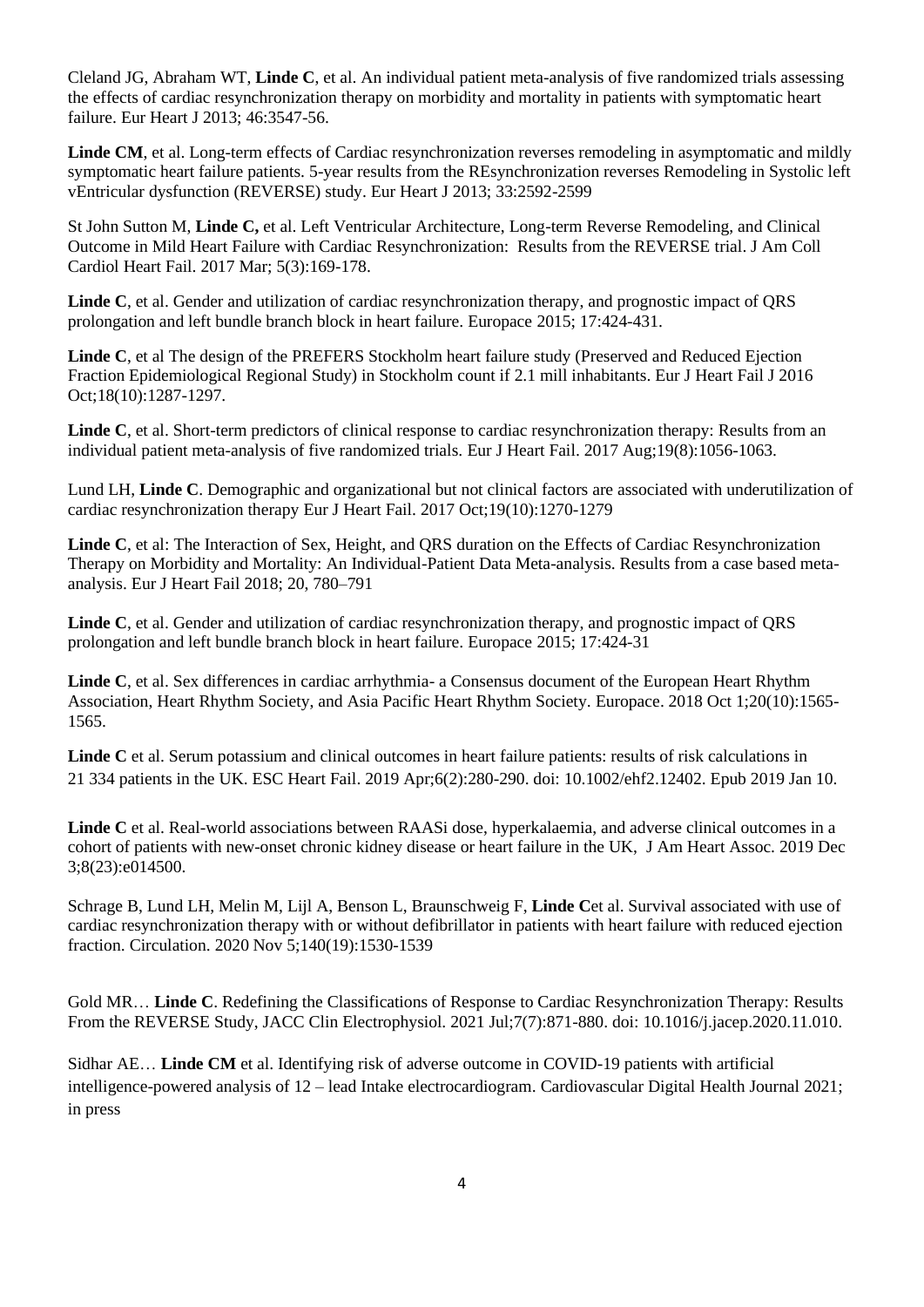Galli E, … **Linde C** et al [.Importance of Systematic Right Ventricular Assessment in Cardiac Resynchronization](https://pubmed-ncbi-nlm-nih-gov.proxy.kib.ki.se/33422667/)  [Therapy Candidates: A Machine Learning Approach..](https://pubmed-ncbi-nlm-nih-gov.proxy.kib.ki.se/33422667/)J Am Soc Echocardiogr. 2021 May;34(5):494-502. doi: 10.1016/j.echo.2020.12.025

Lewinter C... **Linde C** et al. A meta-analysis of the value of betablockers and angiotensin converting enzyme inhibitors or angiotensin receptor blockers on the preservation of left ventricular function in breast cancer patients treated with anthracyclines or trastuzumab without prior heart failure.2021: Eur Heart J; in press.

## **Major Research Interest**

- Epidemiology of heart failure
- Quality control in HF and arrhythmia management
- Heart failure with preserved ejection fraction
- HF Therapy implementation
- Cardiac Resynchronization and device therapy in heart failure
- Gender aspects of arrhythmia and heart failure and clinical trials
- Hypertensive heart disease
- Cardio-oncology
- Cardiorenal syndrome

# **Motivation Letter**

It is an honor and great pleasure for me to present myself as a potential nominee for the position of Secretary/Treasurer of the ESC.

My clinical work focuses on devices for heart failure and heart failure management. I am clinically active and treat heart failure and device patients in out-patient settings on a weekly basis. I the summer I work in a small hospital. Over the years my focus has also been on organisational aspects of heart failure management through leading a heart failure improvement project in Stockholm- the 4 D heart failure project. I also worked on implementation of device therapy in particular CRT across ESC countries as member of steering committee of CRT Survey I and as co PI of CRT Survey II. My research encompasses CRT, cardiac contractility modulation, implementation of therapies and epidemiology of heart failure. My research group - the Stockholm PREFERS study group- studies biomarkers, proteomics, genomics and metabolomics in new onset heart failure patients in the search of drug targets for heart failure with preserved ejections fraction include all heart failure centres in greater Stockholm (2 mill).

Our goal to reduce the burden of cardiovascular disease hinges on research and development of new therapies with may fantastic new examples in heart failure only just recently with ARNi and SGLT2i studied in landmark trials such as EMPEROR preserved, DAPA HF and the PARADIGM study.

In my experience implementation of new therapies is really challenging and not only for economic reasons. Two crucial elements are prerequisites 1) *the organisation and education of health care* personnel with the cardiovascular team and patient at the centre and 2) secondly *continuous follow up and benchmarking* to promote continuous improvements against defined treatment goals. In Sweden we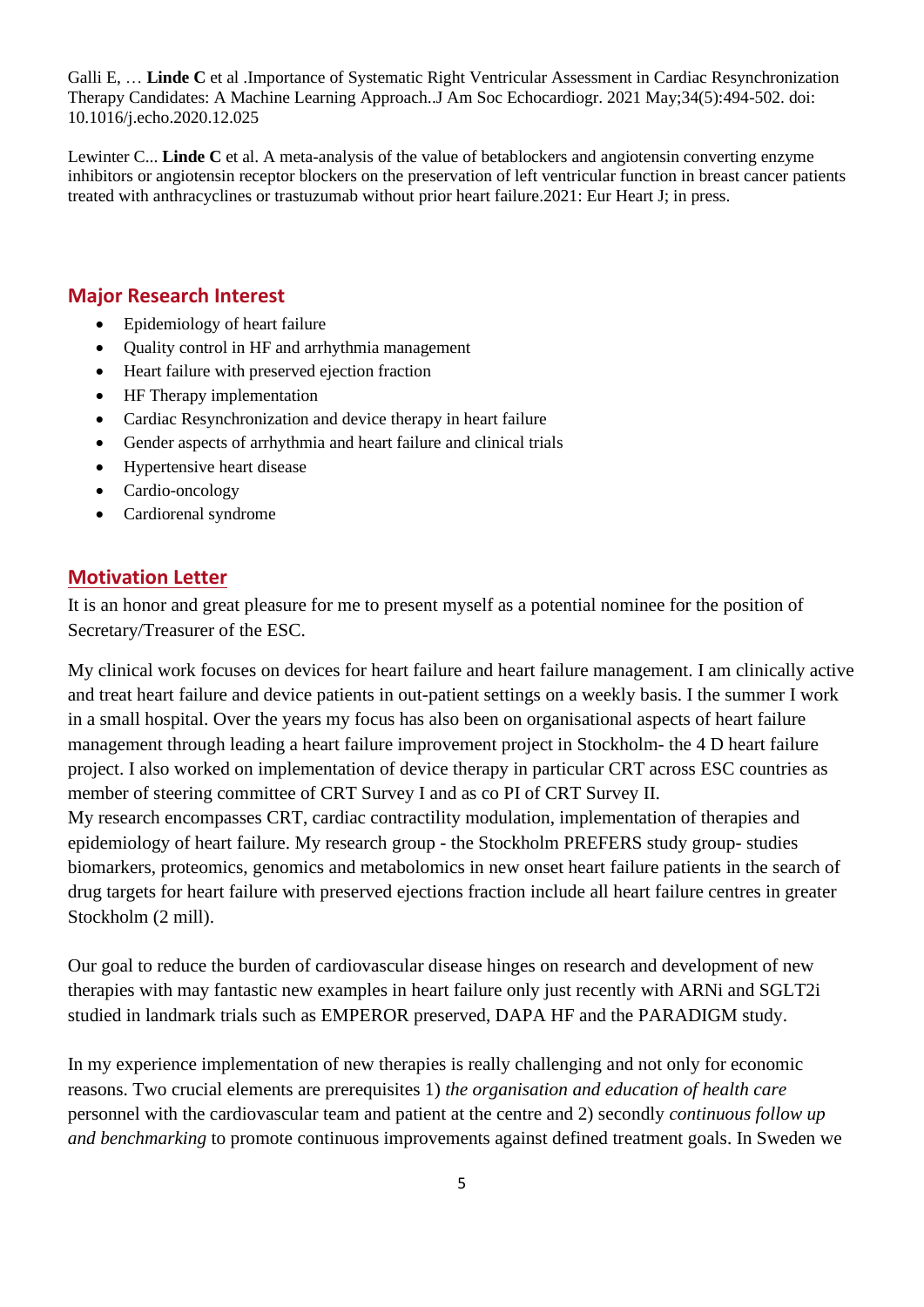have a long tradition to improving results by benchmarking using National Patient Registries- Swede-Heart. I have personal experience as director of one of them- the Swedish Pacemaker and ICD registry. I was able to bring down perioperative complications by education and benchmarking. For SWEDE-Heart the greatest achievement is to half the mortality rate for myocardial infarction over the last 15 years. This was the result of identifying and continuously measuring a set of goals (index) which resulted in improvements in revascularisation as well as in secondary prevention. Therefore, I am a strong supporter of the Euro-Heart project and its implementation which may be expected to have a profound impact of cardiovascular health of our member countries.

I strongly believe in the value of organisation of cardiac care for implementation of guidelines indicated therapies. Such changes can be initiated but no implemented from the top. To create lasting and continuous results any changes of organisation must be carried out from the bottom involving all health care providers involved including patients if possible. As a leader of the Stockholm 4D heart failure improvement project 2013-2018 we experienced how progressively more patients were diagnosed with heart failure and were prescribed guidelines indicated medication which resulted in less heart failure morbidity and mortality in Stockholm. A key success factor was thus to unite people from different hospitals and clinics, very often with conflicting interests, to engage and motivate them to elaborate a care organisation system. Euro-Heart will involve similar processes which will be different depending on leadership traditions in the various ESC countries.

CRT is one example of a largely underused therapy which saves lives in indicated heart failure patients. I therefore lead the ESC/ HFA/ EHRA CRT Survey II with Professor K Dickstein to identify barriers for CRT implementation across the ESC. This Survey involves 42 ESC countries and 11.088 CRT recipients at 288 centres. To date it has produced > 20 papers. Many of these papers compared national results to the total cohort revealing strengths and weaknesses of CRT practise in a particular country. We found *that treatment traditions often are based on political decisions and the influence of key opinion leaders and not only economic realities* determined use of CRT esp. for combined therapy with ICDs. Such work has given a basis for National quality improvements in CRT implantation and in patient selection in the participating countries. Ultimately, we hope that the results with contribute to more patients receiving CRT. If heart failure therapies can be continuously monitored through patient registries such as Euro-Heart the impact of course will be infinitely greater.

I also have experience PI of a randomised controlled study focusing on CRT in mild heart failure patients - the REVERSE study. The results of this international multicentre trial paved the way for CRT to become indicated in mild heart failure patients. As PI I gained experience in leading a randomised controlled study across Europe and the US and in facilitating the subsequent and still ongoing metaanalysis projects together with the sponsor and PIs of other CRT randomised controlled studies. I thus also have developed a good collaboration and understanding of the Med-tech Industry.

I have leadership experience in Sweden in an environment of constant changes and budget cuts. During my time as Head of cardiology at the Karolinska University hospital two University hospitals in Stockholm were merged. I was responsible for merging the two Departments of Cardiology – the Karolinska Solna and the former Huddinge Hospital. These units had experienced fierce competition. This process gave me experience in handling people under pressure and in solving conflicts and succeeding (for the most part) to motivate people to look ahead and see opportunities. Despite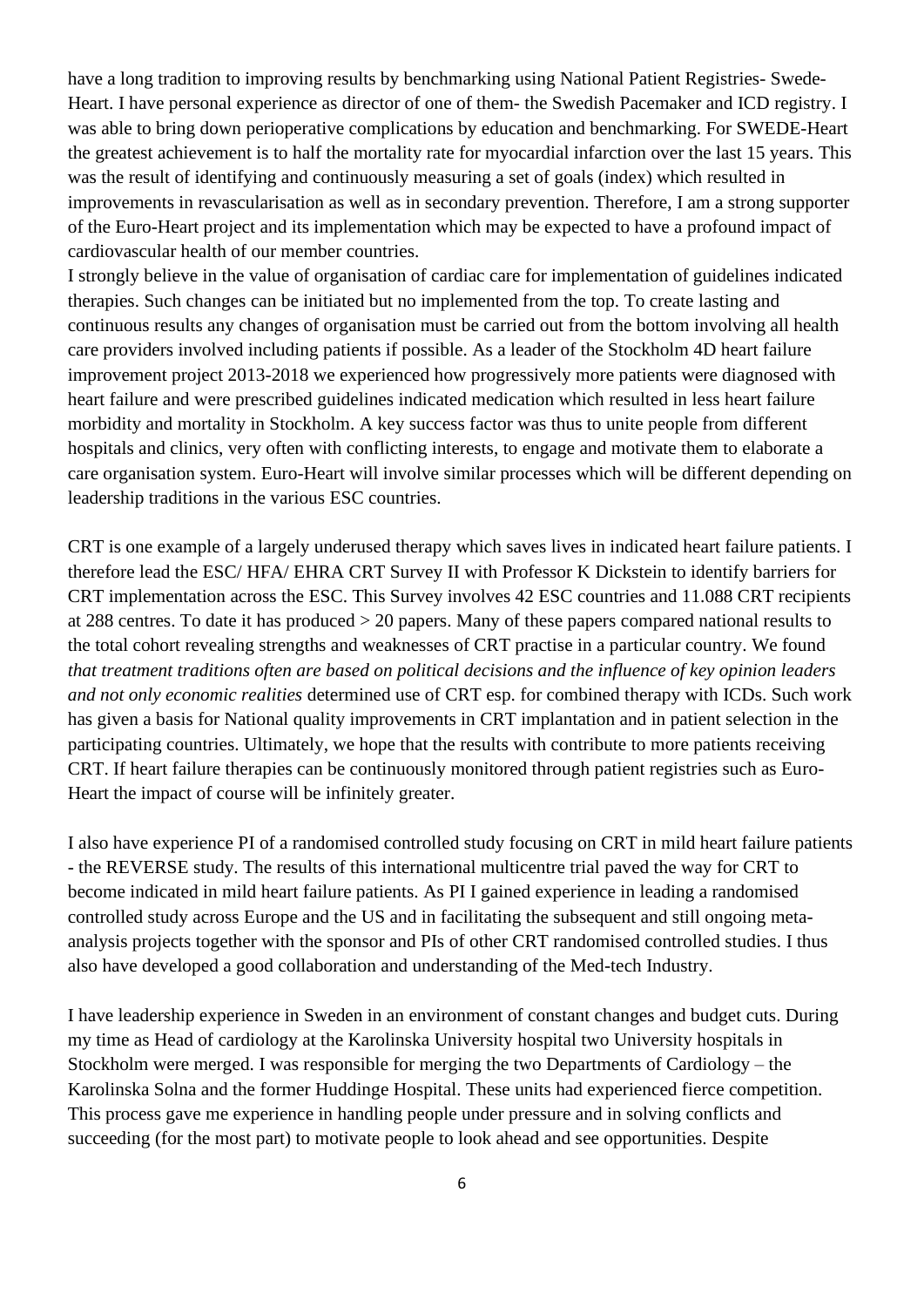reorganisations and budget cuts the electrophysiology expanded to the largest centre in Scandinavia and one of the first centres for transcutaneous valves was created during my leadership.

#### **My achievements for the ESC as Councillor and Vice-president.**

I have a broad experience of working for ESC. Over my 25 years in ESC and in the international research community I have acquired a wide network of contacts in ESC countries and the US/Canada. As a Vicepresident I believe I was successful in establishing a collaborative and friendly environment across my responsibilities and in reaching the goals set to me by the ESC President, the ESC Board and myself.

*Membership committee*. In the membership committee we work with representatives from all constituent bodies with the goal to increase number of active (paying) and loyal members to increase both the overall number of ESC members and the income to the ESC in a time of dwindling financial support from industry. But more importantly, we identified the need for new educational tools to attract the young and identified barriers for membership (not always financial). One of these barriers was the disparate membership benefits and fees in different associations which confused members many of whom are members of more than one Association. Firm attempts to homogenize levels of membership fees and benefits were made. In the process we were seeing a growing number of active members especially from the young community and globally.

*Working groups/ Councils*. Through workshops with leadership of working groups the rules of governance were analysed and discussed. This fruitful interaction gave valuable input to the revision of the rules of governance process which were initiated as part of the ongoing statutes´ revision. My experience is that such interaction is necessary and contributes to a common understanding. In addition, it has also created a new awareness of the activities between WGs and created common collaborations and meetings. Similar results were achieved for the councils.

*Young community.* I have been active in promoting young representation in congress and suggested the creation of the ESC Board for your cardiovascular professionals which was successfully implemented in 2020 and now takes an active part in the Board.

*Women and diversity in ESC.* Under the presidency of previous presidents in particular Professor Barbara Casadei a great change in perception of gender balance across the volunteers of the ESC was created. Over these years the proportion of female representation as active congress participants has increased. I contributed to the creation of a list of women able to be speakers, chairpersons and invited speakers has been helpful in achieving this change. But yearly measuring and reporting the results is essential to achieve sustainable changes.

As Vice-President I encouraged and supported women to aim for leadership positions including from former Eastern countries. For me personally and the ESC we need to do increase geographical diversity, expand female and young representation to meet the future. This is essential since more than 50% of our members are below the age of 40 years of age. Of these an increasing proportion are women.

We also need to continue the successful Oxford female leadership programme WTLP made possible by the past ESC President Barbara Casadei. This prestigious programme to date has trained close to 50 leaders from diverse ESC member and affiliated countries. I aim to support potential new leadership training possibilities for women and the young.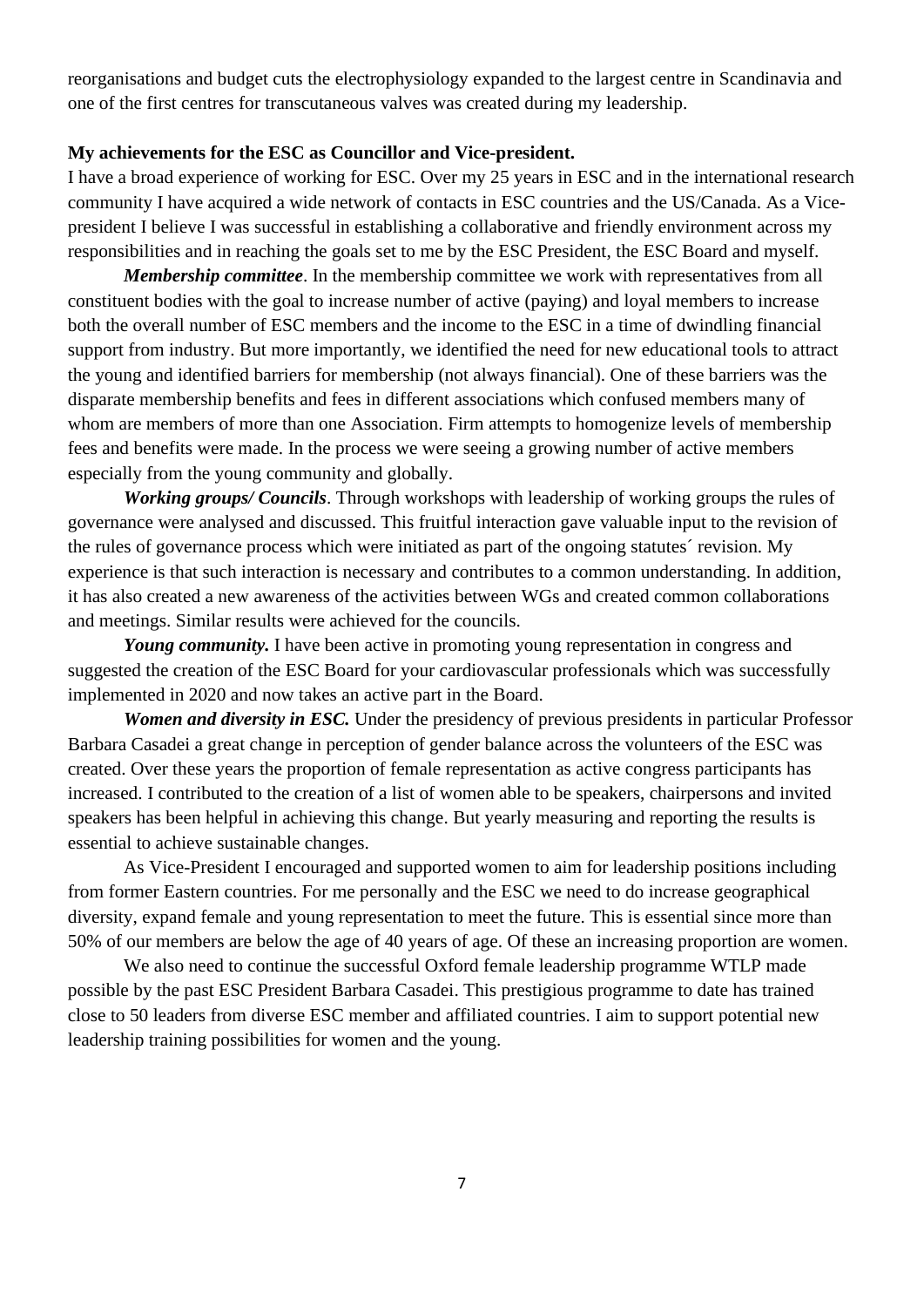# **The Secretary/Treasurer position**

*I will serve the ESC Mission "to reduce the burden of cardiovascular disease" and contribute to the implementation of the ESC strategic plan to the best of my ability. I will respect the code of conduct and the ESC board policies.* 

## **The Pandemic**

The Pandemic has changed everything. The ESC has very successfully embraced all its aspects including disease prevention promotion of research of the cardiovascular health consequences of the pandemic. The pandemic also resulted in a transition from the leading cardiovascular Congress to the extremely successful digital congresses. Webinars and e-based educations were further developed. The skill of the Heart House and the leadership of the ESC for achieving this cannot be overestimated. But although a digital congresses and webinars attract a huge audience the aspects of networking there are obvious drawbacks and especially for the young. Their motivation to present research results have declined. It is therefore crucial to find our way to hybrid meetings and to face to face meetings to inspire and attract the young and to create new energy in the Boards and committees. In my opinion, face to face meetings will be crucial for the new Board of the ESC to create an energetic group with well-defined goals. Moreover, the possibility to implement change (other than digital) and reach results requires personal interaction: It will be a challenge also for the next Board to balance the aftermaths of the pandemic while being ready to adjust to the next.

## **Setting goals: time to set goals to reduce the burden of cardiovascular disease.**

Although the mission of ESC to reduce the burden of cardiovascular disease is very clear it has not been translated into specific goals and timelines. In my opinion we have the tools to set these with the use of our five pillars and with the recent addition of National Patient Registries- EuroHeart. Before the pandemic I believed it was the right moment to set realistic goals to reduce the burden of cardiovascular disease for example by 30% by 2030. With continuous measurements and follow up through registries, interaction with decision makers and politicians and with the engagement of our National cardiac societies, Associations, members, allied professionals and the young we can achieve this. A more vigorous implementation of existing and emerging therapies across ESC countries thus may have a huge potential in improving cardiovascular health. Should I be given the opportunity I will raise this possibility in the Board and the timing in relation to the pandemic. It must also be discussed how our society can balance between tangible European while enhancing global health and education.

## **Advocacy**

*To increase the awareness of the impact of cardiovascular disease and to reach our health goals our presence in Brussels and in helping NCs to advocate nationally is essential***.** *Involving patient representatives will increase our impact when approaching politicians.*

## *How to achieve it:*

We need to put much more emphasis on advocacy. We can work for available and emerging therapies to reach our patients through our cardiologists and allied professionals. We must expand ongoing activities to interact with decision-makers and politicians. Patient representatives giving their narratives will help us getting a greater impact than to date.

We have the information about cardiovascular health and outcomes in the ESC by the ATLAS, EORP and the existing registries and Surveys.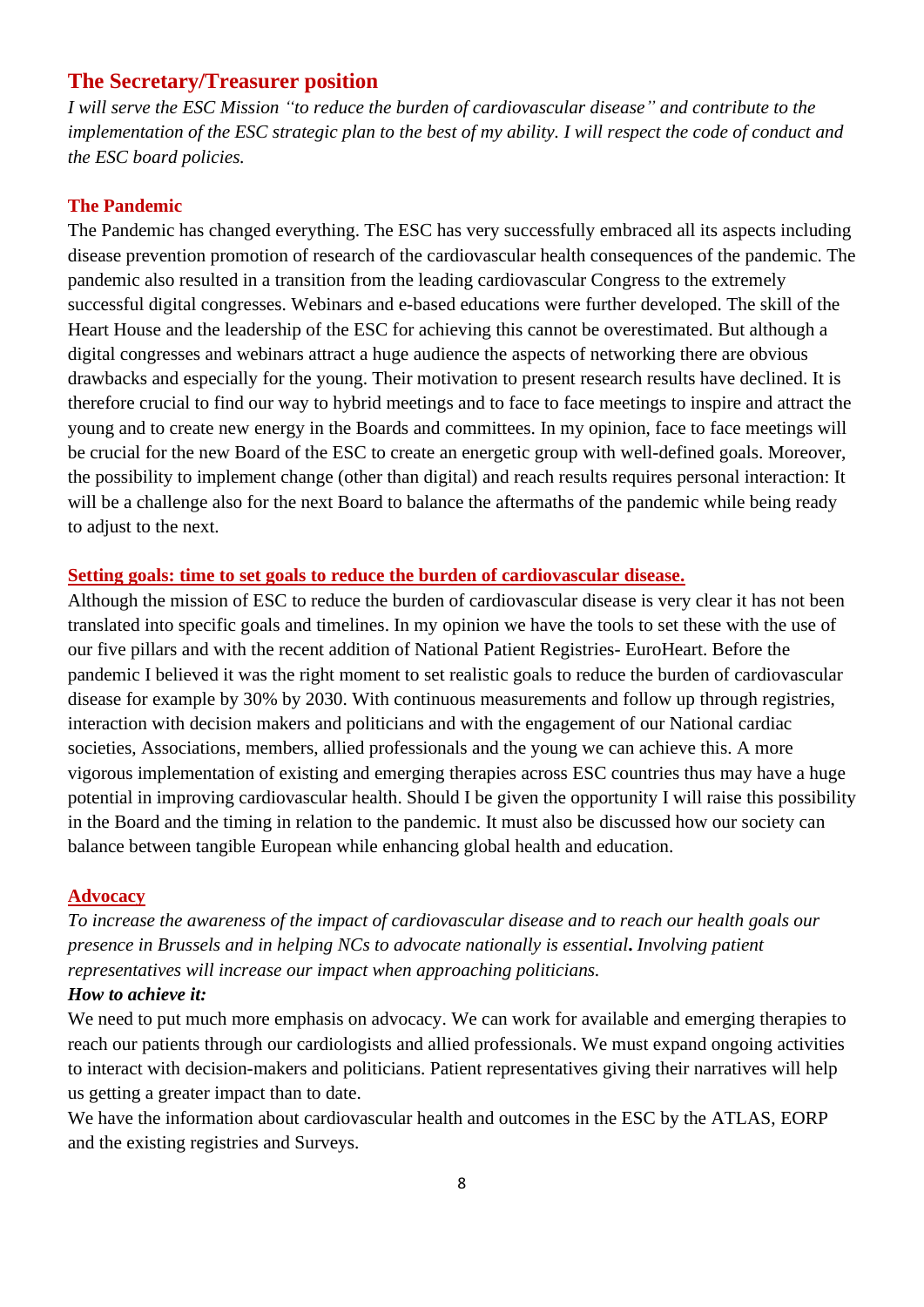We must help the NC with advocacy in their countries when requested. There is reason to believe that politicians in former Eastern countries are more approachable and sensitive to advice from the ESC and the NC than Western countries which means that such efforts may have large impacts. But we must work also promote our goals with the European Union leadership countries and the EU parliament to engage them in setting cardiovascular health goals and to highlight the importance of supporting research grants in cardiovascular disease. Lobbying with politicians in the European parliament and National politicians takes time and skills. But the gains to be made are huge for common heart health not in the least in former Eastern ESC countries. I therefore, believe that our ongoing activities in Brussels and elsewhere need to be reinforced. It is my conviction that adding goals and timelines to our mission will contribute to success.

The Euro-Heart initiative that enables continuous monitoring of results of guidelines implementation and quality of care may provide benchmarking opportunities inside and potentially between countries. My personal experience is that this is a very efficient tool to improve quality of care and to improve quality of life and reduce mortality. By the registries hospitals will continuously be able to identify areas that need improvements and act. In Sweden this improved the quality of care in all hospitals also the weaker ones. The acceptance or reporting data became very high over time. This is a huge investment of the ESC and of the NCs that wish to participate. Each country must provide a large commitment in terms of infrastructure and leadership. If these things can be resolved there is a huge potential to improve for example mortality rate of acute coronary syndromes by increased access to revascularisation and prevention. In addition, a base for registry based randomised controlled studies over ESC can become a reality. I will do everything I can to support this ongoing process.

#### **Engage the National Cardiac Societies and the Associated Member Countries**.

*It remains a fact that cardiovascular health is worse in the former Eastern countries. Yet the ESC leadership is dominated by Western European country representatives and therapy implementation is suboptimal where it is most needed.* 

#### *How to improve the situation***:**

The ESC ATLAS shows huge discrepancies in therapy delivery. The "ESC cardiovascular realities" demonstrates that the trend in a reduced mortality of cardiovascular disease overall has been slowing recently in particular in middle income countries. In addition, the most common risk factors are not adequately treated such as hypertension and hyperlipidaemia and inactivity and obesity are rising. Moreover, the availability of cardiovascular care is less in Eastern Europe and North Africa. By monitoring and reporting data we can highlight these facts to politicians and organisations to make them aware of these inequalities. We need their support to get forward. For example, goals on healthy lifestyle can be more vigorous when coming from the top to bottom from politicians and cardiologists jointly both from a EU perspective and nationally. The full engagement of our members including the young, women and nurses and other health care professionals and patient representatives is crucial to fulfil the mission of the ESC and new potential goals. Students also need to be engaged to choose our speciality and may contribute to health care improvements already while in training.

**Leadership aspects:** The membership countries of ESC cover an enormous geographical area. I want to contribute to consolidate our member and associate member countries. Key is a closer collaboration with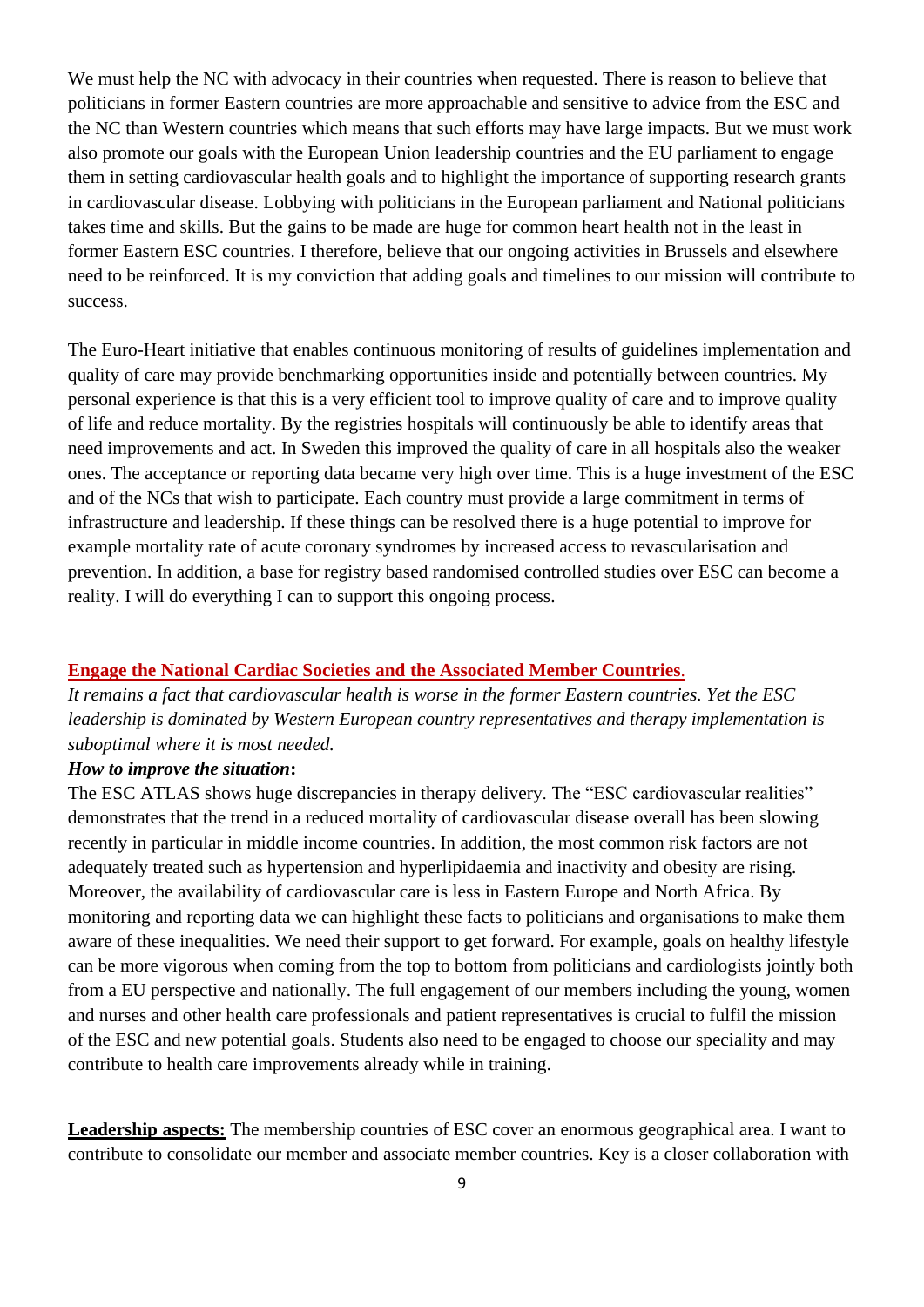the NCs by focusing on their needs and priorities and potentially by enhancing regional collaboration. As a first step I suggest that the ESC board will be given the opportunity to be trained in cultural differences of our member countries to increase our understanding of our NCs. But we also need to recognize their contribution, and to ascertain a broader geographical representation in ESC committees and in the Board. I suggest to regularly report geographical diversity in our committees and Boards just as we do for gender balance.

An improved collaboration could also be reached by having small meetings with the ESC Board and the NC outside of major national and international meetings. For example, the ESC board meetings could alternate between National Cardiac Society countries enabling such small meetings. Work distribution inside the ESC Board could also be further developed to meet the needs and expectations of the NCs.

We know from a Survey that the NCs want to improve communication by regular interactions tailored to the NCs. They want to define common strategic issues between ESC, Associations and NCs starting with advocacy. I believe we should follow their proposal and start with a NC -Spring days´-forum setting priorities which could result in a "business plan" for the incoming new strategic plan of the ESC. It could result in deciding on joint actions to be implemented and monitored. Such actions will also give the NCs the opportunity to report on their achievements and to get the recognition and visibility they deserve and require.

#### **Engaging members, engaging the young**

*The strongest asset of the ESC is our members. They are highly motivated ambitious and want the best for their patients wherever they are. Our constituent bodies have fantastic members who want to contribute to fulfilling the mission of the ESC. 50% of the ESC members are below the age of 40. The ESC has recognised the importance of the young community.* 

*How to improve the situation*: Through the membership committee we reinforced collaborations with the NCs promoting National cardiac society membership and ESC regular and associate membership in joint campaigns including offering institutional membership.

We can make a better job of engaging members. Therefore, we need to focus on enhancing active (paying) membership and on communicating all activities that the ESC can offer. But we need to an even better job to embrace the energy and ambition of the young to be seen as a more contemporary organisation since half of our society is constituted by young members. We need to identify and meet their needs. In addition, we need their help in the implementation of guidelines, registries, Euro-Heart and not in the least in motivating students in medical professions to choose to work or specialise in Cardiology.

Importantly, for the Euro-Heart programme the young are crucial. They can assist NC leadership in setting up structures to entering data, training fellow physicians and nurses and by discussing emerging quality data which will call for action plans. Finally, the young naturally are more interested in and used to apps, artificial intelligence, social media and digital health. For the development of these the young will pave the way for their use and development.

#### **Education**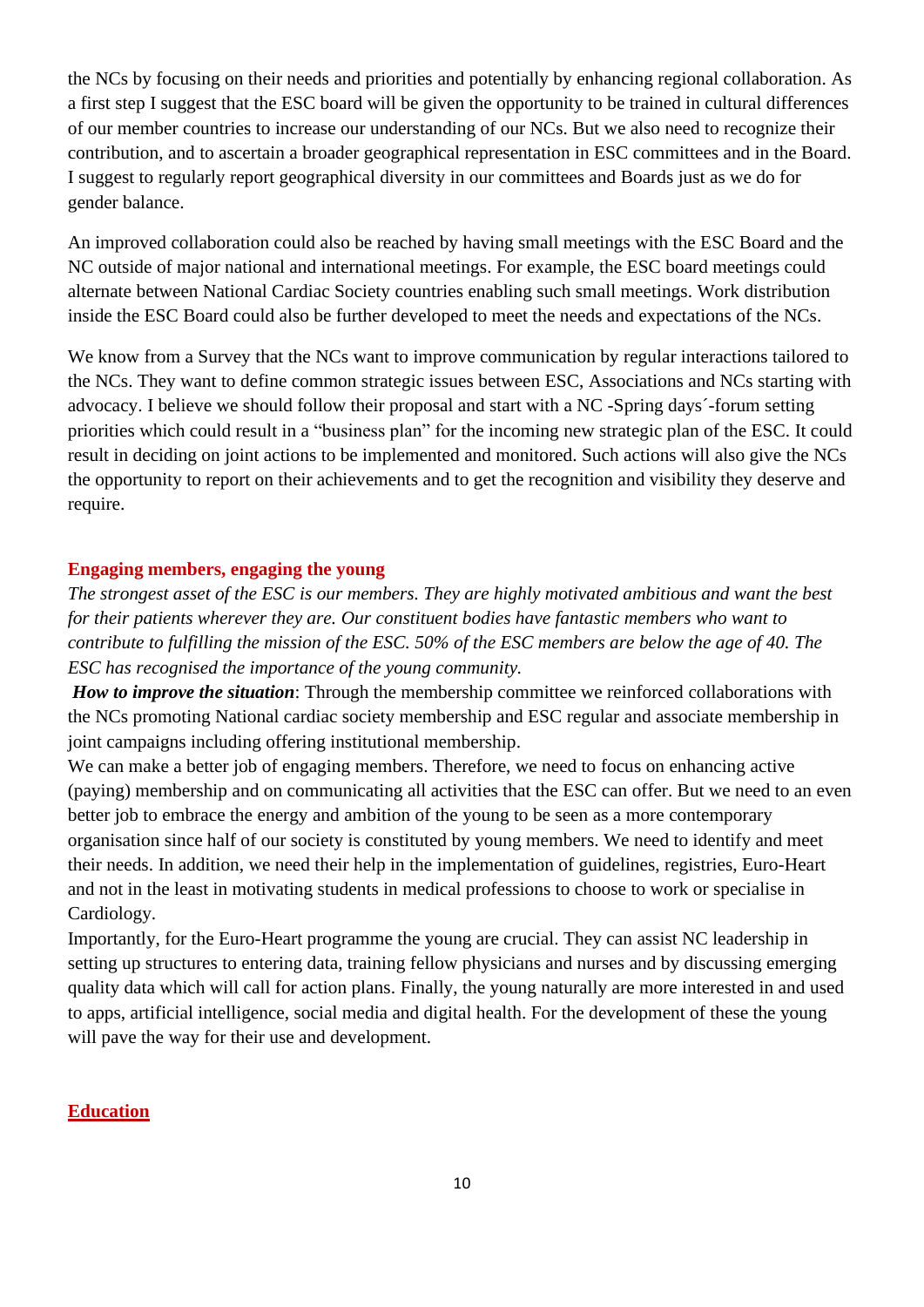*One of the strongest motivators of our young professionals is to profit from the great display of educational activities of the ESC and including examinations and accreditation. NCs have a strong interest to streamline cardiology training in Europe based on ESC Core Curriculum 2020*

## *How to achieve it:*

The core curriculum for general cardiology exam needs to be implemented and examinations enabled and recognized across our member countries. For sub-specialization the Associations all have their examinations and accreditation. Many NCs want them to be recognized in their own countries. We will need to help them achieve these commonly beneficial goals.

It is my belief that young cardiologists should be encouraged to take these examinations and then become involved in educational tasks. Reaching a commonly recognized examinations based on core curriculum will enable a better geographic diversity in future core curriculums since selection of collaborators in part also is based on a recent exam experience.

The new campus at Heart House opens for new possibilities and digital techniques to help them and for performing the available educational courses "in house". Webinars and e-based educations will be further developed. There is a potential to create simulation centres. Finally, the sense of belonging will be reinforced by this campus which enables more interaction within and between ongoing course attendees.

## **Research/Congress**

*Successful Grant applications are the basis for research. In recent years EU funding has not moved in favour of CV research. Major effort such as the ERA CVD has been made to demonstrate that CV death remains the most common cause of death in EU.* 

#### *How to achieve it:*

Setting up a structure for EU grant applications in Brussels will potentially increase our chances of getting network funding for excellent research programmes from our constituent bodies and as approved by the Scientific committee. The continuous lobbying with EU leaders will be necessary to ascertain future EU research grant possibilities intended for cardiovascular research.

Moreover, the implementation of Euro-Heart can be the basis for registry based randomised controlled trials and to identify eligible patients for RCTs. If successful, we can envision rapid recruitment and completion of registry based RCTs testing established therapies if many ESC countries are involved. Such studies will be complimentary to but will not replace RCTs.

The ESC annual congress is the Jewel of the Crown and the leading CV congress in the world. Moreover, the congresses/meetings of our Associations, WGs and Councils are also very successful and had growing attendance. Digital attendance has been overwhelmingly high which has moved the ESC forward as the leading cardiovascular organisation. Our collaborations with international sister societies need to be further supported including expansion of that with Latin America and Africa and Asia. Since many professionals will never be able to travel to our congress and do not master English language we must enable more wrap-up live-streamed events in local language (countries or possible regions selected by ESC**)** as desired by our National cardiac societies and affiliated societies and in addition to the very successful ESC 365.